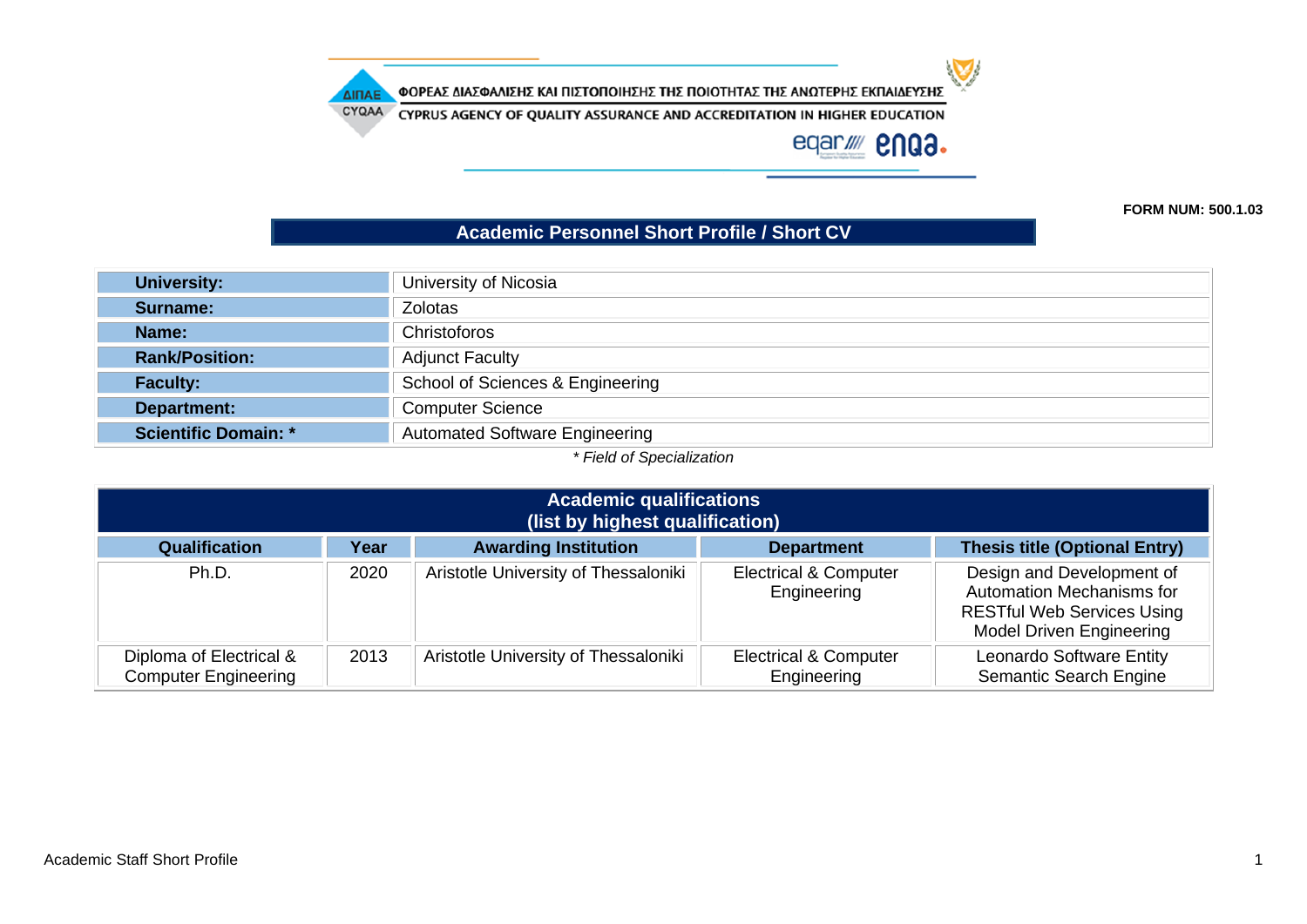

ΦΟΡΕΑΣ ΔΙΑΣΦΑΛΙΣΗΣ ΚΑΙ ΠΙΣΤΟΠΟΙΗΣΗΣ ΤΗΣ ΠΟΙΟΤΗΤΑΣ ΤΗΣ ΑΝΩΤΕΡΗΣ ΕΚΠΑΙΔΕΥΣΗΣ ΔΙΠΑΕ

CYQAA CYPRUS AGENCY OF QUALITY ASSURANCE AND ACCREDITATION IN HIGHER EDUCATION

## eqar/ **2003.**

| Employment history in Academic Institutions/Research Centers-List by the three (3) most recent |       |                                      |                      |                                                          |  |
|------------------------------------------------------------------------------------------------|-------|--------------------------------------|----------------------|----------------------------------------------------------|--|
| <b>Period of employment</b>                                                                    |       |                                      | <b>Location</b>      | <b>Position</b>                                          |  |
| <b>From</b>                                                                                    | Гο    | <b>Employer</b>                      |                      |                                                          |  |
| 1/2/2021                                                                                       | Todav | University of Nicosia                | Nicosia, Cyprus      | <b>Adjunct Faculty</b>                                   |  |
| 2/12/2013                                                                                      | Today | Aristotle University of Thessaloniki | Thessaloniki, Greece | <b>Research Associate/Automated</b><br>Software Engineer |  |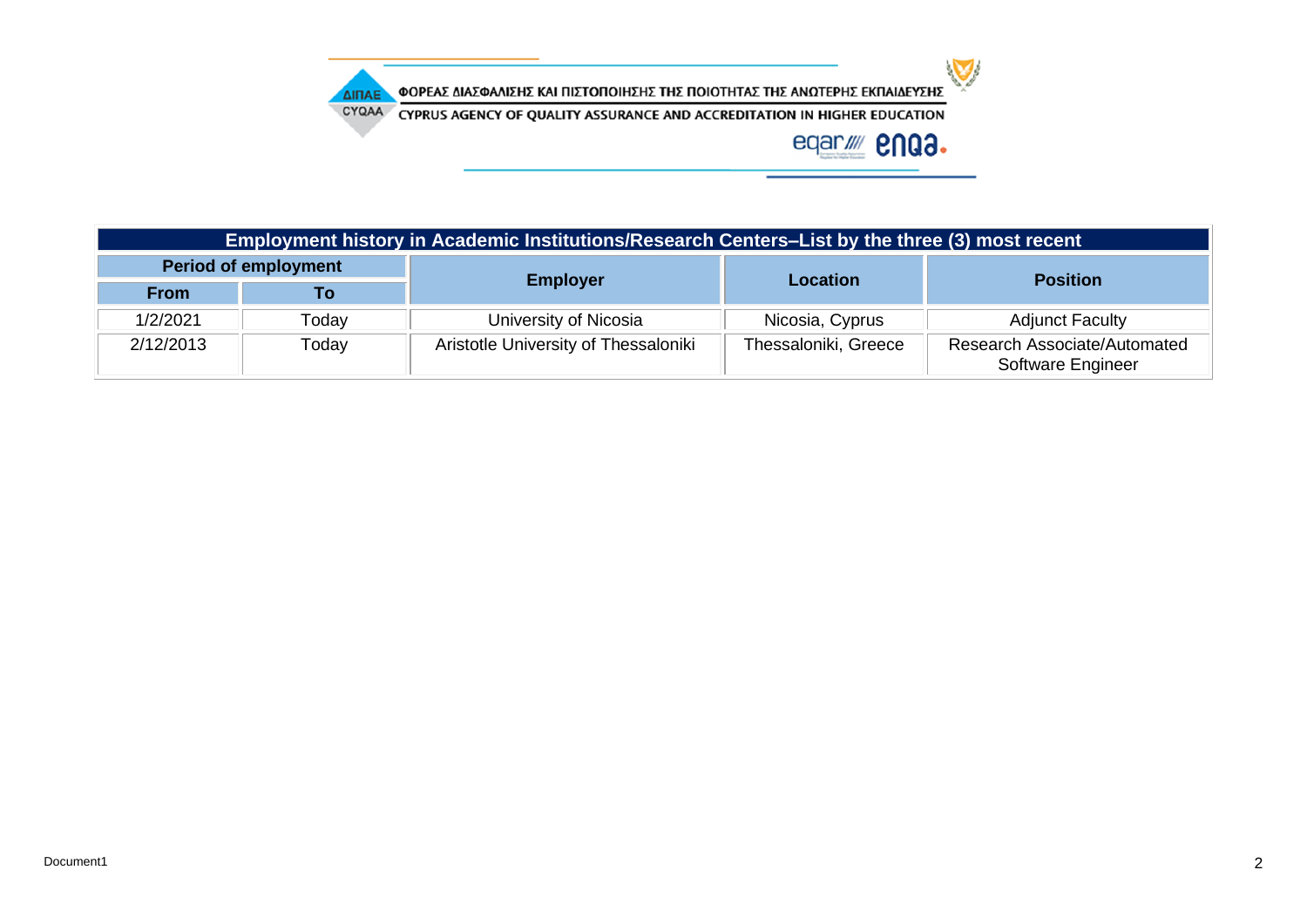$\sum$ 

ΦΟΡΕΑΣ ΔΙΑΣΦΑΛΙΣΗΣ ΚΑΙ ΠΙΣΤΟΠΟΙΗΣΗΣ ΤΗΣ ΠΟΙΟΤΗΤΑΣ ΤΗΣ ΑΝΩΤΕΡΗΣ ΕΚΠΑΙΔΕΥΣΗΣ ΔΙΠΑΕ

CYQAA CYPRUS AGENCY OF QUALITY ASSURANCE AND ACCREDITATION IN HIGHER EDUCATION

## eqar/ **2003.**

| Key refereed journal papers, monographs, books, conference publications, etc. List the five (5) more recent and other<br>five (5) selected–(max total 10) |      |                                                                                                                |                                                                                              |                                                                                                                               |      |                |  |
|-----------------------------------------------------------------------------------------------------------------------------------------------------------|------|----------------------------------------------------------------------------------------------------------------|----------------------------------------------------------------------------------------------|-------------------------------------------------------------------------------------------------------------------------------|------|----------------|--|
| Ref.<br><b>Number</b>                                                                                                                                     | Year | <b>Title</b>                                                                                                   | <b>Other authors</b>                                                                         | <b>Journaland Publisher /</b><br><b>Conference</b>                                                                            | Vol. | <b>Pages</b>   |  |
|                                                                                                                                                           | 2019 | Ms Pacman and the Robotic<br>Ghost: A Modern Cyber-<br>Physical Remake of the<br><b>Famous Pacman Game</b>     | Panagiotou Konstantinos,<br>Tsardoulias Emmanouil,<br>Andreas L. Symenodis et.<br>al         | 6 <sup>th</sup> international<br>Conference on Internet of<br>Things: Systems,<br><b>Management and Security</b><br>(IOTSMS), |      | $147 -$<br>154 |  |
| 2                                                                                                                                                         | 2018 | <b>RESTsec: A Low-Code</b><br><b>Platform for Generating</b><br>Secure by Design Enterprise<br><b>Services</b> | Kyriakos Chatzidimitriou,<br>Andreas L. Symeonidis                                           | Journal of Enterprise<br><b>Information Systems</b>                                                                           | 12   | 1007-<br>1033  |  |
| 3                                                                                                                                                         | 2017 | From requirements to source<br>code: a Model-Driven<br>Engineering approach for<br><b>RESTful Services</b>     | <b>Themistoklis</b><br>Diamantopoulos, Kyriakos<br>Chatzidimitriou, Andreas L.<br>Symeonidis | Journal of Automated<br>Software Engineering                                                                                  | 24   | 791-<br>838    |  |
| $\overline{4}$                                                                                                                                            | 2015 | Towards an MDA mechanism<br>for RESTful services<br>development                                                | Andreas L. Symeonidis                                                                        | 18 <sup>th</sup> International<br>Conference of Models in<br><b>Software Engineering</b><br>(MODELS)                          |      | $31 - 36$      |  |